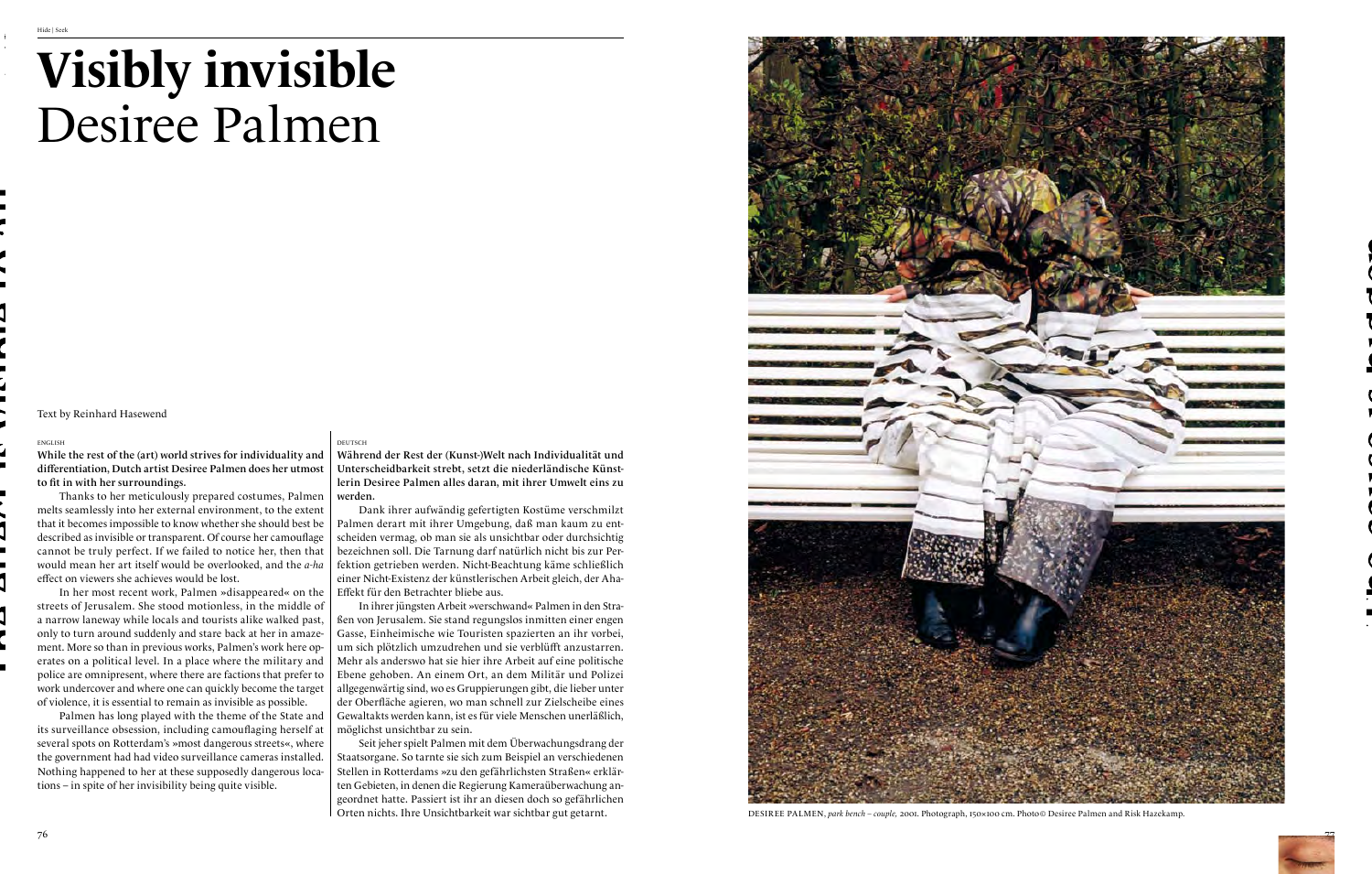

DESIREE PALMEN, INTERIOR CAMOUFLAGE - for artist in studio during open house, 2004. Photograph, 135×100 cm. Photo© Desiree Palmen and Risk Hazekamp. DESIREE PALMEN, INTERIOR CAMOUFLAGE - bookcase, 2004. Photograph, 135×100